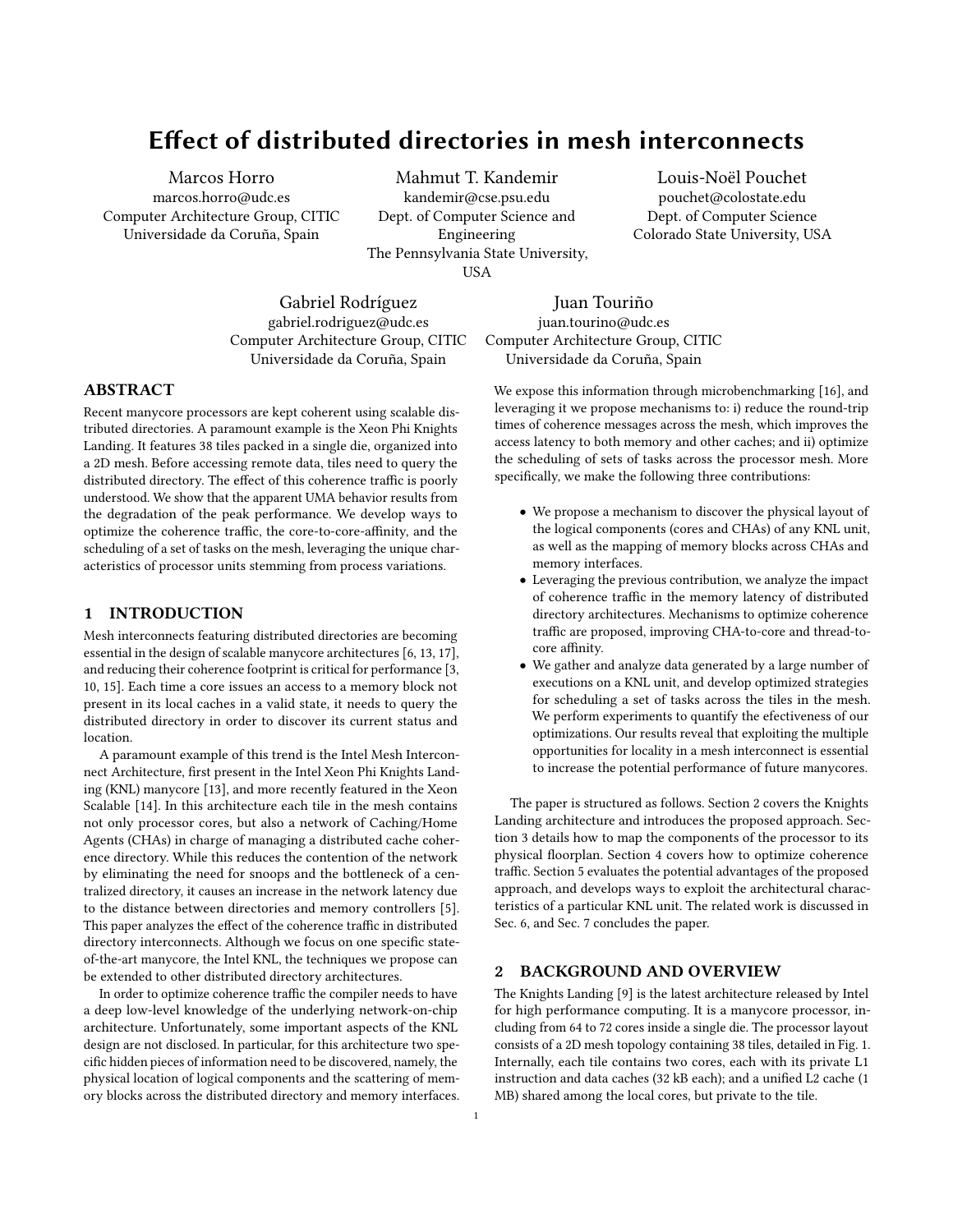<span id="page-1-0"></span>

Figure 1: Floorplan of the Intel KNL architecture. Superimposed, heatmap of the measured access latency (in CPU cycles) from each tile in the mesh of an Intel Xeon Phi x200 7210 to a single block of memory associated to MCDRAM #0 and its adjacent CHA.

The KNL processor has two different types of DRAM memory. An MCDRAM (Multi-Channel DRAM) system provides highbandwidth accesses to 3D-stacked memory through the eight interfaces in the corners of the mesh. Besides, two DDR controllers on opposite parts of the chip control three memory channels each. The MCDRAM memory has higher latency than DDR (it is approximately 10% slower), but the eight interfaces can be accessed simultaneously, providing a much higher bandwidth.

Messages traverse the mesh using a simple YX routing protocol: a transaction always travels vertically first, until it hits its target row. Then, it begins traveling horizontally until it reaches its destination. Each vertical hop takes 1 clock cycle, while horizontal hops take 2 cycles. The mesh features 4 parallel networks, each customized for delivering different types of packets.

The KNL employs a directory-based cache coherence mechanism using Intel MESIF [\[7\]](#page-6-10), a variant of MESI. In order to alleviate the bottleneck that a centralized directory would impose, it features a distributed system in which each tile includes a portion of the directory in a module known as the Caching/Home Agent (CHA). Each time a core requests a memory block that does not reside in the local tile caches, the distributed directory is queried. A message is sent to the appropriate CHA (message (1) in Fig. [1\)](#page-1-0). If the block already resides in one of the L2 caches in the mesh in Forward state<sup>[1](#page-1-1)</sup>, the CHA will forward the request to the owner, which will send the data to the requestor in turn (messages (2) and (3) in the figure). In other cases, the data must be fetched from the appropriate memory interface. The data flow shown in the figure exemplifies one of the performance hazards inherent to the KNL architecture: although the data for the requested block lies in the forwarder tile  $F$ , just above the requestor  $R$ , the coherence data is stored far away in tile C. As it is, 18 cycles are required to transfer the data (10 vertical and 4 horizontal hops). But, if the directory information were stored either in the requestor or in the forwarder, the round trip time of data packets would be of only 2 cycles (2 vertical hops on the mesh). This paper explores ways to exploit nearby CHAs, avoiding the overhead of accessing distant tiles of the mesh.

The KNL architecture can be configured into one of three main cluster modes, which determine the affinity between memory interfaces, CHAs, and cores: All-to-All, only recommended when different amounts of memory are connected to each MCDRAM interface; Quadrant, the de-facto standard, in which the mesh is logically divided into four different clusters; and SNC, targeted towards NUMA-aware MPI applications only [\[9\]](#page-6-9). Similarly, the KNL architecture lets the user configure the MCDRAM into one of two modes: "Flat" memory, in which the address space is explicitly exposed as an independent NUMA domain; and "Cache" mode, in which it serves as a memory-side cache. In this paper we focus exclusively on the MCDRAM subsystem, although all the proposed mechanisms and optimizations are directly extensible to the DRAM subsystem, and on the Quadrant/Flat mode.

In the related literature, the access time of a core to any memory block is assumed to be UMA when in Quadrant mode [\[9,](#page-6-9) [12\]](#page-6-11). This is a reasonable assumption, given that memory blocks will be uniformly interleaved across the CHAs and memory interfaces using an opaque, pseudo-random hash function. As a result, the access latency will average out over a sufficient number of accesses for all cores. This is the behavior reported by works which do not consider the CHA location as a blocking factor in their experiments [\[12\]](#page-6-11). The challenging aspect of these measurements is that the physical locations of logical entities on the 2D mesh are not exposed to the programmer, and are variable across KNL units due to process variations. After reverse engineering these locations using the techniques detailed in Sec. [3,](#page-2-0) however, we observe that actual access latencies from different cores to a fixed memory block are far from UMA. More precisely, the coherence traffic causes a systematic degradation of memory performance which, on average, creates the illusion of UMA behavior. Fig. [1](#page-1-0) shows the actual access latencies from each tile in the mesh of a particular Intel x200 7210 processor to MCDRAM #0, for a memory block whose coherence data is contained in the tile next to the memory interface. We note differences in access latency of up to 32 CPU cycles (a 27% overhead over the minimum observed latency of 117 cycles), which matches the theoretical time for a round trip around the mesh (12 vertical plus 10 horizontal hops). In addition to the latency gap caused by the round trip, contention is generated on the network when all cores are continuously accessing all the CHAs in the mesh. Confining cooperating threads and associated coherence data to isolated regions of the mesh would reduce network footprint, a critical parameter for NoC performance [\[3,](#page-6-3) [10,](#page-6-4) [15\]](#page-6-5).

In order to characterize the latency and traffic across the network, we need to obtain information about: i) how the logical components of the mesh (CHAs, cores) are physically mapped; and ii) how the address space is distributed across CHAs and MCDRAM interfaces. We propose the following approach:

<span id="page-1-1"></span> $1A$  cache containing a block in Forward state is in charge of serving said block upon a request. The requestor acquires the block in Forward state, while the sender changes it to Shared.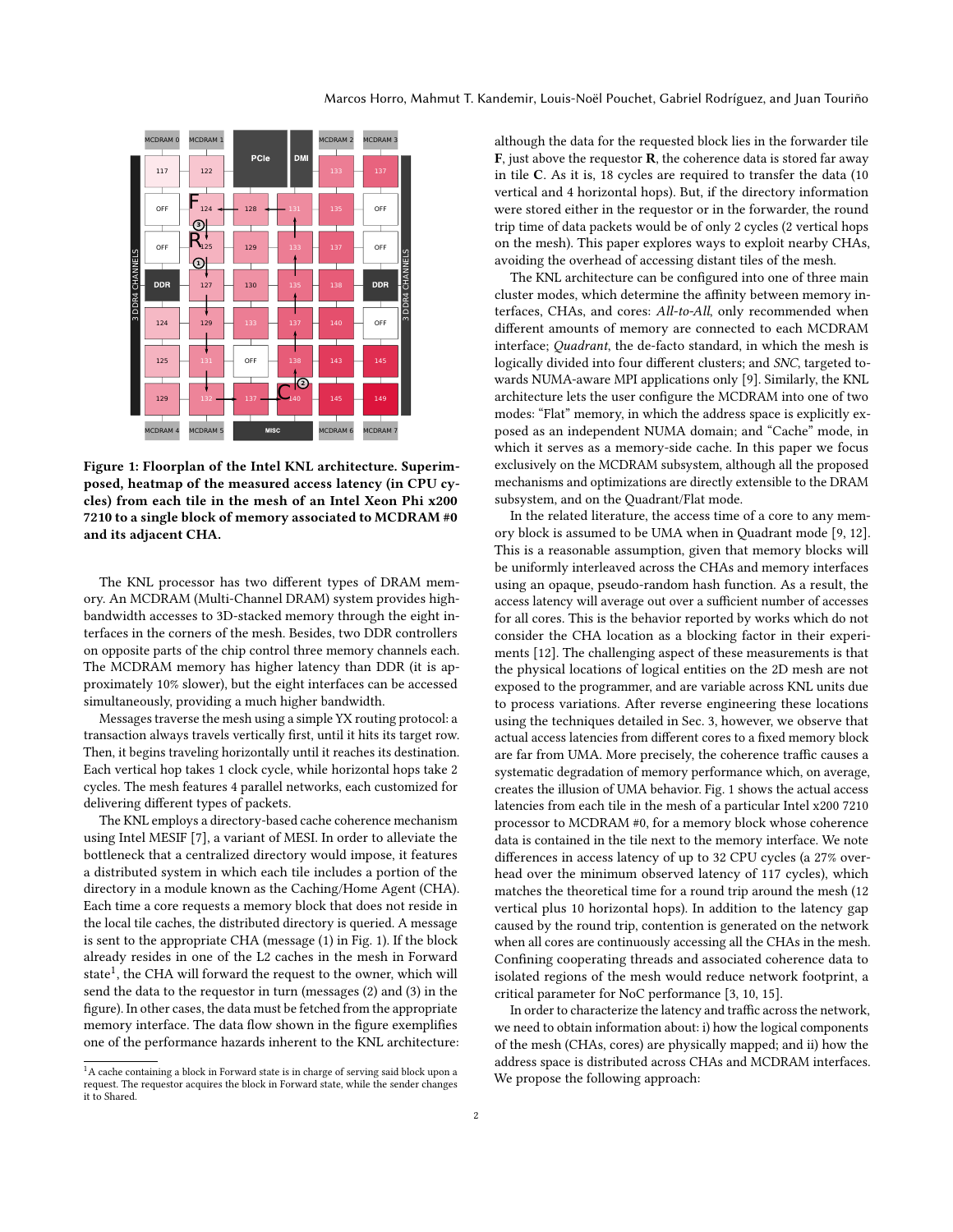- (1) Identify where CHAs and cores are physically located in the processor mesh by leveraging the information provided by the CPUID instruction, profiling memory access latencies, and building a minimum squared error model (Sec. [3\)](#page-2-0).
- (2) Dynamically modify the layout of the runtime data so that each core operates on data whose directory information lies in CHAs close to that core (Sec. [4\)](#page-2-1).

# <span id="page-2-0"></span>3 MAPPING THE KNL ARCHITECTURE

When working in the SNC cluster mode the correspondence between logical and physical cores is explicit. This allows one to carefully select the affinity for a team of processes executing an MPI application, knowing that the memory allocated to a processor will be guaranteed to lie in the local interfaces to each cluster. It is not possible to exploit this paradigm using a multithreaded code (e.g., OpenMP) without simulating the distributed memory nature of multiprocess parallelism.

In the default Quadrant mode there is no indication as to the neighborhood relationships between different logical core IDs. This makes it impossible to reason about core affinities. Furthermore, even if we discover core location and bind a team of threads to neighboring cores, the coherence data of the accessed memory blocks will be scattered across the full mesh. For this reason, it is not sufficient to know where each core is located in the physical mesh; we need to know where each CHA is located and how memory blocks are assigned to CHAs in order to carefully optimize the network traffic for each thread.

We reverse engineered the physical layout of an Intel x200 7210 processor by profiling memory access latencies, building potential layout candidates, and iteratively discarding the ones which present a larger squared error with respect to the observed behavior. For this purpose, we systematically measure the access latency from each logical core ID to cache blocks located in each of the 8 MCDRAM interfaces and each of the 38 CHAs in the mesh.[2](#page-2-2)

Once these data are collected, we analyze them to determine where each pair of cores and CHA is located on the physical mesh, taking into account the public KNL specifications. The floorplan includes 38 physical tiles, some of which have their cores disabled depending on the processor model. Note that, despite having disabled cores, all tiles have fully functional CHAs and mesh interconnects. The actual location of the tiles with disabled cores is believed to change for each processor unit, depending on process variations. However, the CPUID instruction can be used to discover the associations between cores and CHAs, and to provide the list of CHAs which do not have enabled cores. Armed with this information, and with our measured core-to-CHA-to-MCDRAM latencies, we build a squared error model for each candidate assignment of cores and CHAs to the physical mesh, and finally accept the one which presents the least squared error.

The obtained results present a clear pattern in the location of both CHAs and cores, as shown in Fig. [2.](#page-2-3) The CHAs in each quadrant are sequentially arranged in a vertical fashion. Cores are assigned sequentially to CHAs, skipping tiles with disabled cores. We believe

<span id="page-2-3"></span>

Figure 2: Result of our model. Each tile contains two cores and one CHA (their IDs are enclosed in a large and small box, respectively). Tiles with blank boxes indicate that their cores are not active.

that disabled cores vary for each particular KNL unit, depending on process variations, but that the pattern for arranging the CHAs and assigning the cores to CHAs is fixed. If this assumption is correct, it allows one to obtain the physical layout of any individual KNL unit immediately, by just checking which CHAs have disabled cores through CPUID instructions.

## <span id="page-2-1"></span>4 PROCESSOR AFFINITY AND DATA LAYOUT

Once the mapping of the logical components of the processor onto the physical floorplan is exposed, the next step is to take advantage of this information. There are at least two orthogonal ways in which an application might exploit locality across the mesh:

- Each thread should access data with coherence information stored in a nearby CHA as much as possible. In this way, memory access latency will be improved due to the shortest message trips across the network. Furthermore, restricting coherence data to subsets of the tile will improve the network contention when a large number of cores is active. We refer to this optimization as exploting CHA-to-core affinity.
- A core requesting data in a nearby L2 cache may not take advantage of this proximity due to the coherence data being assigned to a distant CHA, as illustrated in Fig. [1.](#page-1-0) However, once CHA-to-core affinity is improved, applications will benefit from co-locating cooperating threads. We refer to this optimization as thread-to-core affinity.

Mapping memory blocks and their associated CHAs and using them accordingly requires important changes to the compilation chain and/or the source code of an application. For any array in a computational kernel, we need to obtain a mapping of the correspondence between the memory blocks in the array and the CHAs in the mesh. Once that is done, work has to be scheduled across

<span id="page-2-2"></span> $^2\rm{We}$  use a custom kernel module which leverages the uncore Model Specific Registers (MSRs) to measure the number of accesses to each CHA component and MCDRAM interface, inferring where coherence data is stored.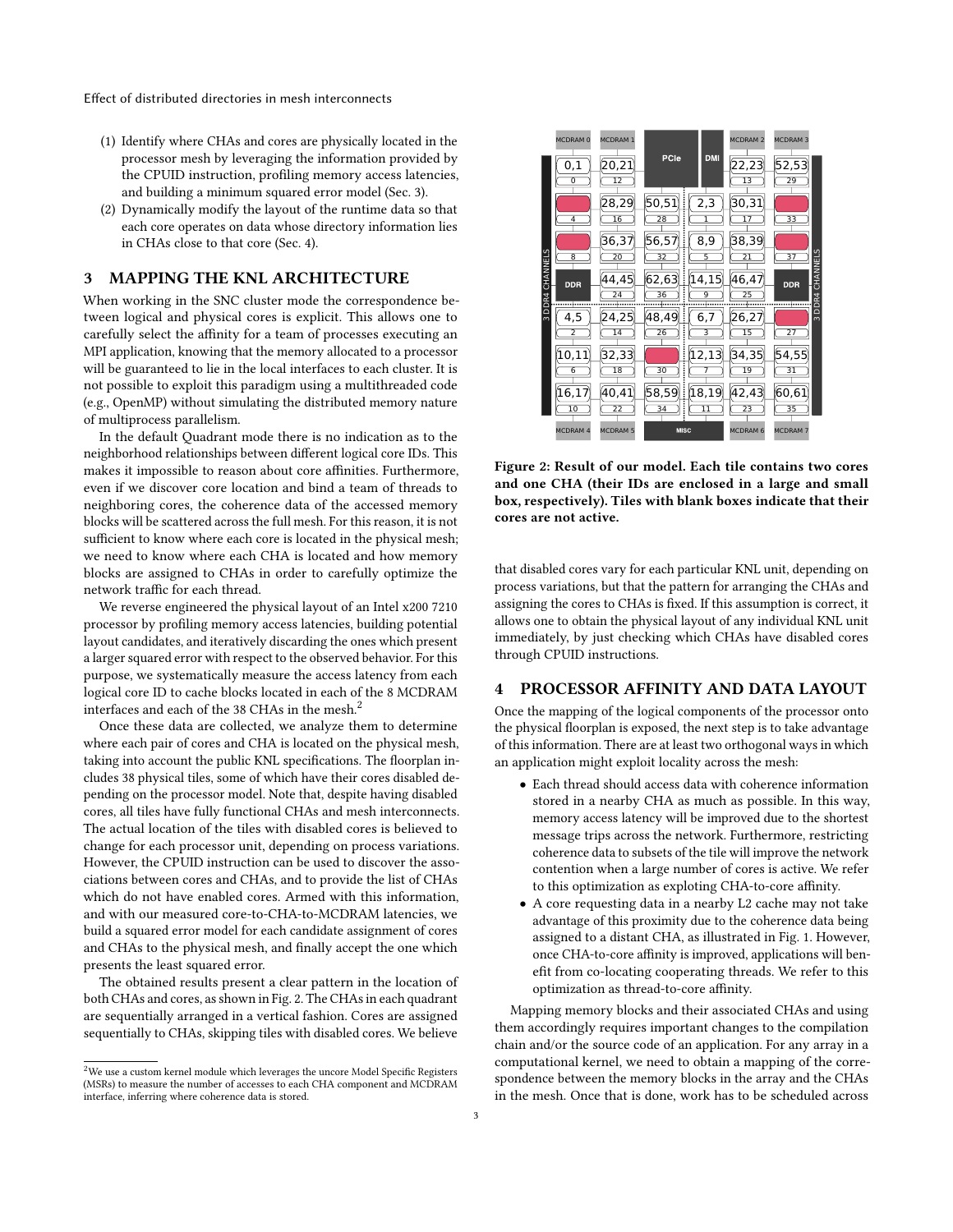the available threads according to the affinity between the core executing each thread and the CHAs. There are two ways in which this can be accomplished: i) dynamically, by running an inspector/executor which finds the mapping between memory blocks and CHAs, and schedules tasks accordingly; and ii) statically, by exposing information about the memory system to the compiler.

The static option, which would get rid of any runtime overhead, would require one to discover the hash function that determines CHA location for each physical memory block. We are exploring this approach, which falls out of the scope of this paper, for future work. For the current paper, we are interested only in showing that CHA proximity plays an important role in the performance of multithreaded codes, and showcasing the potential of optimizing mesh locality. For this purpose, we map the CHA locations of all the memory blocks in the 16 GB MCDRAM memory subsystem. For each block, we note the associated CHA and MCDRAM interface, and store both in one byte. This information takes up 256 MB for the entire memory, and is incorporated into the runtime of each application. Upon execution, an inspector-executor copies the data to be accessed by each core to memory locations indexed by CHAs with high affinity to said core. This requires using arrays of indirections, and therefore this technique will likely bring performance advantages to irregular codes only. Nevertheless, the aim of this work is to: i) provide evidence of the impact of the distributed directory; ii) highlight the importance of disclosing architectural features for code optimization; and iii) serve as a basis to develop a compiler-based optimization model. All our experimental codes will use arrays of indirections, even when accessing memory sequentially, in order to fairly assess memory performance.

# <span id="page-3-0"></span>5 EXPERIMENTAL RESULTS

We applied the proposed approach to several commonplace computational kernels to analyze how the location of coherence data affects system behavior. The experiments were run on the Intel Xeon Phi x200 7210 mapped in Sec. [3,](#page-2-0) with 64 total cores, 192 MB of DDR, and 16 GB of MCDRAM. The codes are compiled using ICC 18.0.3 with -O2 -xKNL. The processor is configured in "Flat" memory mode, meaning that the address space is divided into two different regions, one for DDR and one for MCDRAM. The Quadrant cluster mode is employed. Turbo mode is disabled, i.e., the frequency is fixed to the base of 1.30 GHz. Our applications were configured to use MCDRAM exclusively for data allocation through numactl. All our data arrays are allocated into 1 GB hugepages. We ran three different sets of experiments. First, we analyzed the impact of the core-to-CHA affinity optimization using different affinity strengths (Sec. [5.1\)](#page-3-1). Next, we analyzed the effect of the thread-to-core affinity optimization in coherence traffic, using a modified 1D stencil (Sec. [5.2\)](#page-3-2). Finally, we broaden our scope to analyze the impact of optimized thread-to-core scheduling of several different workloads (Sec. [5.3\)](#page-4-0).

# <span id="page-3-1"></span>5.1 Effect of core-to-CHA affinity on memory latency

We first measure the potential of optimizing core-to-CHA affinity to reduce memory latency. For this purpose, we employ a vector-vector reduction kernel, due to its high memory bandwidth requirements.

<span id="page-3-3"></span>

<span id="page-3-4"></span>Figure 3: Effects of core-to-CHA and core-to-core affini-ties: [3a\)](#page-3-3) execution cycles, outstanding weighted cycles,  $\mu$ TLB misses, and accesses to distant memory interfaces for different core-to-CHA affinities. Results are normalized to the maximum value for each series, except for accesses to distant memory interfaces, which are normalized to the total number of memory accesses.  $\mu$ TLB misses and distant accesses are referenced to the right axis; and [3b\)](#page-3-4) execution cycles of the best-performing CHA-to-core affinity for two different core-to-core affinities: "scatter" (thread i is assigned to OS core i), and "co-located" (adjacent threads are placed in adjacent physical cores). Results are normalized to the execution cycles of the non-optimized code with scatter thread placement. The left Y axes are truncated to better reflect the differences in values.

We work with a total dataset of 128 MB to ensure that no reuse takes place through caches, and repeat the computation 100 times to average out performance differences across the full experiment.

Figure [3a](#page-3-3) illustrates how performance metrics evolve for all possible affinities between cores and CHAs. The core-to-CHA affinity (X axis) indicates the maximum distance in CPU cycles allowed from a core to the CHAs indexing the data it accesses. The figure shows a clear performance improvement from limiting the spread of coherence traffic. The reduction in outstanding weighted cycles is of 7.2%, close to the expected theoretical optimal. However, the derived speedup is only 3.1%. The culprit is the increase in the number of  $\mu$ TLB misses, due to the pseudo-random nature of the access to the data arrays enforced by the search for blocks associated to local CHAs, and to the lack of hugepages support on the L1 TLB. Increasing the neighborhood size reduces  $\mu$ TLB misses, as more memory blocks are usable by each core. This reduces the spread of the accesses, but also increases access latency, as more distant MCDRAM interfaces are accessed causing an increase in the travel times of data and coherence packets. The proportion of distant accesses eventually converges to approximately one fourth, as 2 out of the 8 MCDRAM interfaces are considered close to each core.

# <span id="page-3-2"></span>5.2 Effect of core-to-core affinity on coherence traffic

A second optimization enabled by our architectural analysis is the exploitation of core-to-core affinity. We aim to improve the locality of the data across the L2 caches in the mesh to reduce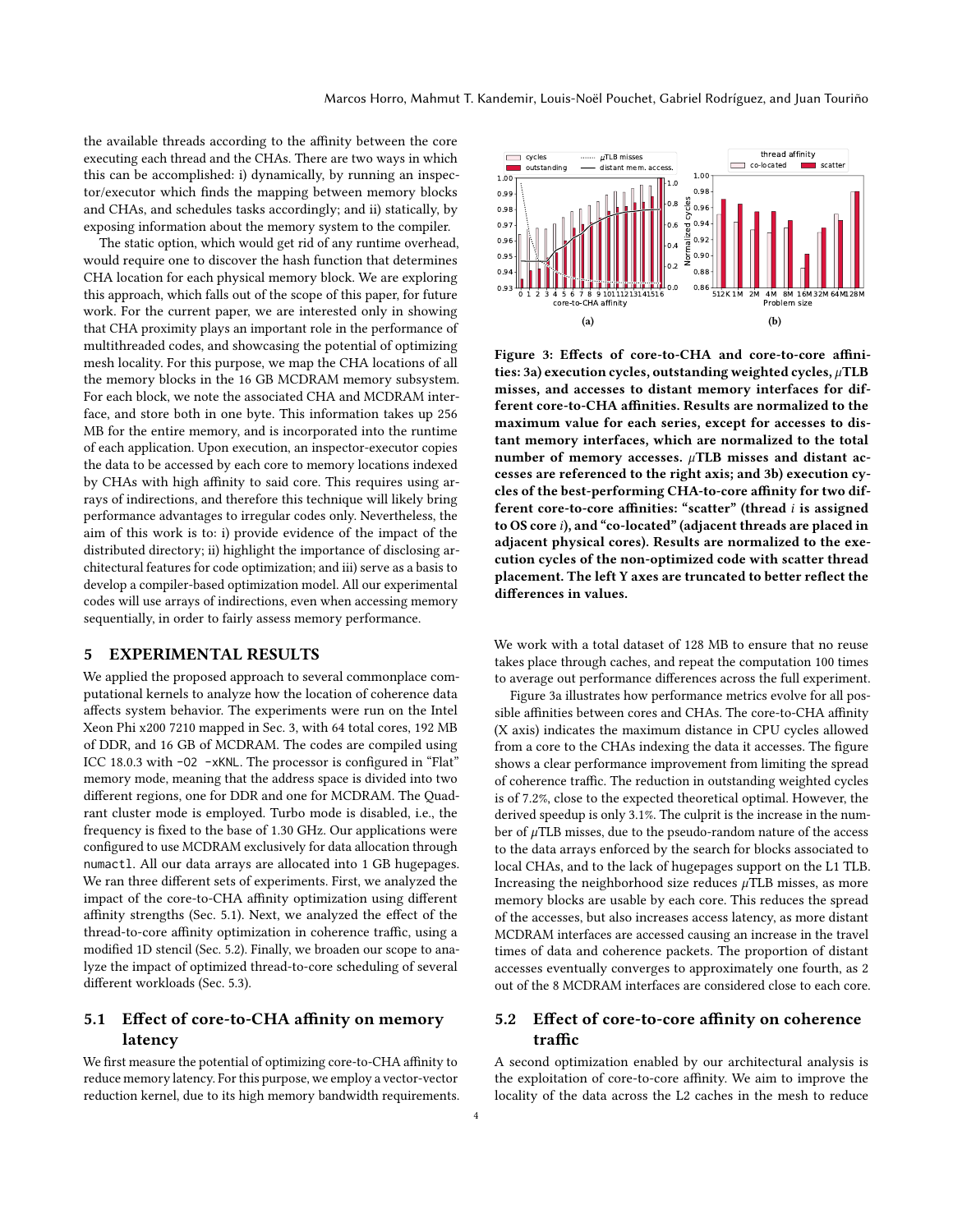coherence traffic. For this purpose, we modify a jacobi-1d stencil so that neighboring cores swap their data at the end of each timestep. Note that it is futile to try to exploit core-to-core affinity without enforcing the CHA-to-core affinity first, as a thread sharing a block of data will need to traverse the mesh to query the appropriate CHA before finding out that the block lay in a neighboring core.

The 1D stencil was run on 64 cores using 108 different configurations, including several problem sizes, five different CHA-to-core affinities, and two core-to-core affinities: scatter and an ad-hoc "colocated" affinity in which adjacent threads are assigned to adjacent cores whenever possible. In total, more than 3,000 executions of the stencil were run. Fig. [3b](#page-3-4) shows the normalized median execution cycles after discarding outliers. As can be observed, the two optimizations target different types of workloads. For applications with small datasets, in which reuse comes from other cores in the mesh, adjusting core-to-core affinity yields important benefits. The figure clearly shows how this optimization loses effectivity when the memory footprint reaches the total combined cache size (32 MB in our Intel x200 7210 processor). On the other hand, applications with large datasets, which consume a large volume of data directly from memory, benefit more from the memory latency reduction provided by CHA-to-core affinity. This optimization also loses effectivity as footprint increases. In this case, the reason is the exponentially increasing number of  $\mu$ TLB misses, as covered in Sec. [5.1.](#page-3-1)

### <span id="page-4-0"></span>5.3 Optimized thread-to-core scheduling

In the previous section, we studied how changing the core-to-core affinity impacted performance for a particular workload. The data was always shared among consecutive threads, and therefore a simple affinity could be devised ensuring that threads sharing data were never more than two hops apart on the mesh. However, designing balanced affinities for more complex data sharing relationships in 64-threaded applications is a non-trivial problem, particularly given the irregular structure of the mesh. Instead, we focus on how to optimally schedule smaller workloads on the available cores.

In order to discover whether there are significant performance differences to be exploited from running a workload on particular cores, we run different applications with footprints ranging from 512 KB to 2 MB per thread (4 times the alloted cache space per core), and using 4, 8, 16, and 32 threads. We test a total of 103 threadto-core schedules, including 51 4-core groups, 45 8-core groups, 14 16-core groups, and 3 32-core groups. For instance, in the case of 4 threads, we test the full set of 46 different contiguous 2-tile allocations, the default "scatter" affinity in ICC, and several random ones to act as control groups.

The benchmarks employed are the stencils and array kernels detailed in Table [1.](#page-5-2) In total, more than 45,000 executions were performed. The results were analyzed using k-means clustering to discover the factors that impact performance. We gather information about architectural trends, particularized for our processor unit: which processors are faster or slower, depending on process variations; how benchmarks with different bandwidth requirements are better located with respect to the memory interfaces; which types of benchmarks benefit from CHA-to-core and core-to-core affinity optimizations; etc.

<span id="page-4-1"></span>

<span id="page-4-2"></span>Figure 4: Results of optimized scheduling methodologies: [4a\)](#page-4-1) Execution cycles of "load" and "optimized" schedules normalized to "fair" values; and [4b\)](#page-4-2) Performance counters of "optimized" schedules aggregated over the sum of each mix and normalized to the values in "fair" schedules.

We validate the collected "historic" data by generating random mixes of applications and executing them using a schedule which exploits the architectural characteristics discovered during the analysis phase. We randomly generate 6 different workload mixes, each including 8 benchmarks of varying sizes, as detailed in Table [2.](#page-5-3) We then execute each mix using three different configurations: i) "fair": cores are assigned to each task proportionally to the size of their dataset; no CHA-to-core-affinity is enforced; and the binding of threads to cores is managed by the OS; ii) "load": cores are distributed across the tasks by using the historic data to estimate expected execution times; no CHA-to-core affinity is enforced; and the binding of the threads to cores is managed by the OS; and iii) "optimized": the number of cores per task is the same as in ii), but strong CHA-to-core affinity is enforced; and an optimal thread-tocore binding is computed by consulting historic data.

Figure [4a](#page-4-1) shows the performance of our optimized scheduling methodologies. The improvement obtained by the "load" scheduling depends on how well the computational load of each mix is predicted by the dataset sizes of its applications. For example, in mix #1 the initial "load" scheduling does not improve the execution time because, for this mix, our resource allocation binds threads of very small benchmarks to different hyperthreads of the same core, to better exploit the available slack in the mix. The "optimized" schedule takes into account the characteristics of the mesh to achieve further improvements. This effect is most noticeable in mix #5, in which the longest computation corresponds to an instance of jac-1d-swap, a benchmark which is particularly sensible to the co-location of its computing threads. Aggregating all mixes, "load" scheduling improves total execution times by 20.8%, and "optimized" increases that gain to 61.3%.

Figure [4b](#page-4-2) gives a more detailed view of different performance metrics for the "optimized" schedules. The plot aggregates the sum of all metrics for all tasks in each mix. Note that sometimes the total number of execution cycles increases with respect to the original execution cycles. Yet, as shown in Fig. [4a,](#page-4-1) the total execution time always improves. The reason is that the "optimized" schedule exploits the slacks of non-critical path tasks to better balance resource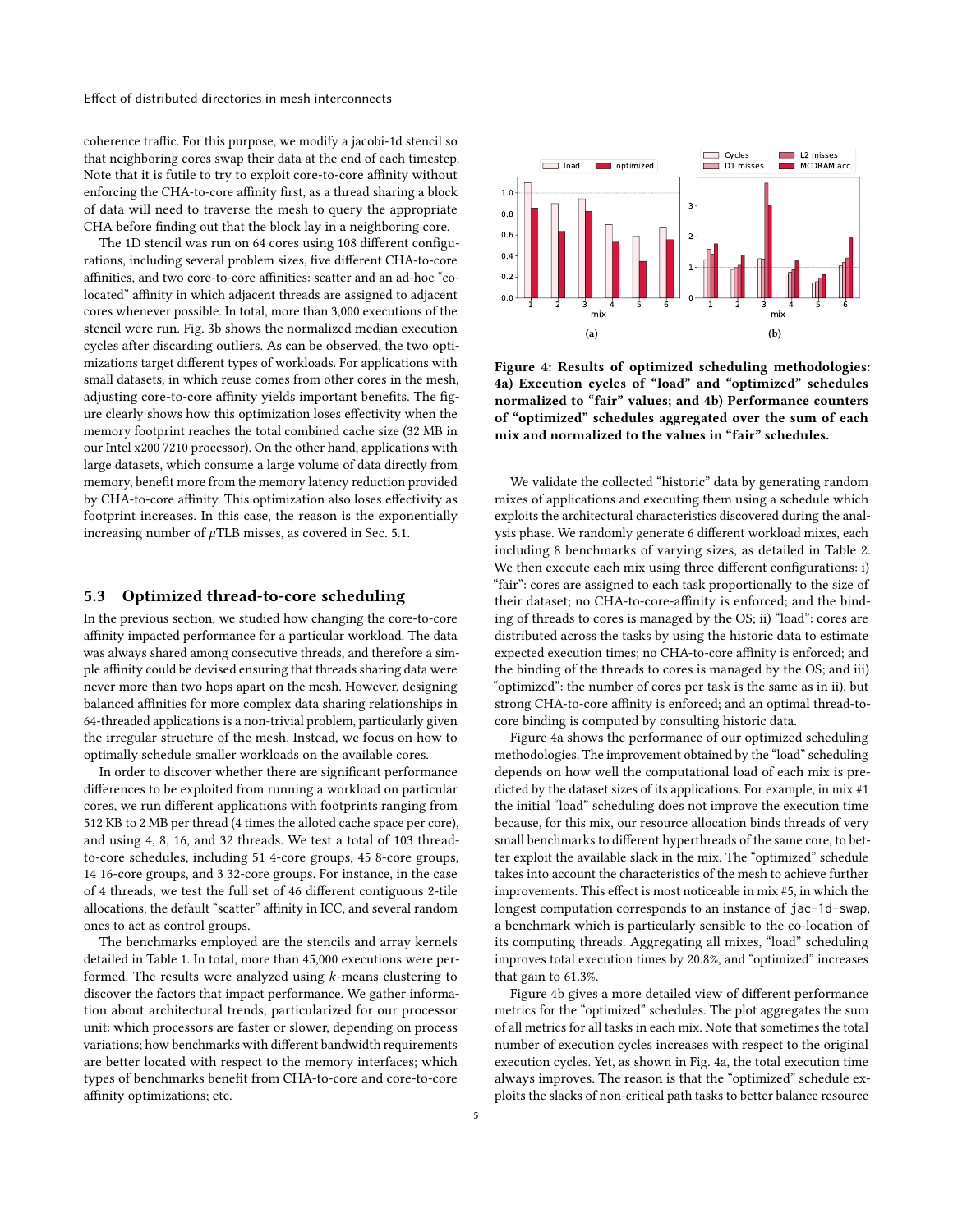<span id="page-5-2"></span>

| Table 1: Benchmarks used in the experiments, characterized by the weighted averages of cache accesses and misses, memory |  |  |
|--------------------------------------------------------------------------------------------------------------------------|--|--|
| accesses, and floating-point operations. Values are reported in millions per thread per second.                          |  |  |

| Benchmark   | Description                                  | D <sub>1</sub> acc. | D1 misses | L <sub>2</sub> misses | MCDRAM acc. | <b>FLOPs</b> |
|-------------|----------------------------------------------|---------------------|-----------|-----------------------|-------------|--------------|
| rvec        | Vector reduction                             | 14.88               | 10.24     | 8.42                  | 8.34        | 190.25       |
| rvv         | Vector-vector addition and reduction         | 19.68               | 12.59     | 11.08                 | 10.95       | 257.05       |
| vecsearch   | Search for value in vector                   | 11.42               | 8.96      | 8.39                  | 8.32        | 284.88       |
| iac-2d      | 2D Jacobi stencil                            | 249.98              | 12.26     | 9.58                  | 9.38        | 334.62       |
| avv         | Vector-vector addition                       | 124.45              | 9.66      | 11.40                 | 11 29       | 635.02       |
| jac-1d      | 1D Jacobi stencil                            | 52.98               | 11.02     | 15.22                 | 15.10       | 702.72       |
| jac-1d-swap | 1D Jacobi with data swap after each timestep | 59.79               | 11.50     | 14.77                 | 7.37        | 717.60       |

#### <span id="page-5-3"></span>Table 2: Applications in each mix of workloads.

mix apps

- #1 jac-2d-512kB, rvv-512kB, jac-1d-8MB, jac-2d-8MB, rvec-8MB, rvv-32MB, vecsearch-32MB, avv-128MB
- #2 avv-512kB, rvv-1MB, vecsearch-1MB, avv-2MB, avv-2MB, jac-1d-swap-4MB, jac-1d-swap-32MB, jac-2d-128MB
- #3 vecsearch-512kB, jac-2d-1MB, vecsearch-1MB, jac-2d-2MB, avv-2MB, vecsearch-4MB, rvec-8MB, jac-2d-16MB
- #4 rvec-512kB, rvv-512kB, vecsearch-512kB, avv-32MB, jac-1d-4MB, vecsearch-4MB, avv-32MB, jac-2d-32MB
- #5 jac-1d-swap-1MB, jac-2D-1MB, rvec-2MB, vecsearch-4MB, avv-16MB, jac-1d-swap-16MB, jac-2d-16MB, jac-2d-32MB
- #6 jac-1d-swap-512kB, avv-1MB, avv-2MB, rvv-2MB, rvv-8MB, avv-32MB, rvv-32MB, jac-2d-64MB

allocation. Another interesting effect is the total increase in the number of MCDRAM accesses for almost all mixes. This is caused by a benchmark with large dataset but short comparative execution time being allocated a reduced set of resources. This causes the benchmark to become memory-bound, and its execution time to increase, but keeping it out of the critical path of the mix. To avoid interference, these tasks are allocated a set of MCDRAM interfaces which are not used by other high-bandwidth demanding tasks. On the other side of the spectrum is mix #5, where the number of MCDRAM accesses is greatly reduced by the co-location of the executing threads and the increase in allocated cache resources.

## <span id="page-5-0"></span>6 RELATED WORK

In recent years, a number of papers have explored the design of scalable networks-on-chip to support manycore architectures. Daya et al. [\[5\]](#page-6-7) design a NoC based on an ordered network and a snoopy coherence protocol, and show how congestion increases heavily with the number of cores. Ferdman et al. [\[6\]](#page-6-0) propose a scalable distributed directory system to alleviate the power and performance problems of sparse and duplicate-tag directories, scaling up to 1,024 cores. Charles et al. [\[3\]](#page-6-3) identify the importance of the coherence traffic in manycore performance, and show how the memory modes in the Intel KNL can be manipulated to achieve better performance. They neither explore software optimizations to coherence traffic, nor the actual layout of the KNL processor.

Several recent papers have explored the performance of the Knights Landing architecture, mainly through the analysis of wellknown benchmarks, machine learning applications, and parallel

workloads [\[1,](#page-6-12) [2,](#page-6-13) [4,](#page-6-14) [8\]](#page-6-15). These works analyze behavioral trends of real workloads, but none of them undertake the analysis of the locality characteristics of the KNL interconnect. Ramos and Hoefler [\[12\]](#page-6-11) develop a capability model of the cache performance and memory bandwidth of the KNL, characterizing the impact of the different memory and cluster modes. However, this work does not consider the impact of the distributed directory.

Few works focus on data layout optimizations for 2D interconnects. Lu et al. [\[11\]](#page-6-16) propose a polyhedral model and associated optimizations to achieve data locality in these topologies. Liu et al. [\[10\]](#page-6-4) use a compiler-guided scheme to minimize on-chip network traffic by reducing the distances of cores to data, but without taking into account the effects of a distributed directory.

# <span id="page-5-1"></span>7 CONCLUSION

This work has explored the performance implications of the coherence traffic in distributed directory architectures, in particular when coupled with an opaque distribution of memory blocks over directory fragments, such as in the Intel Knights Landing architecture. We have presented ways to improve network performance by optimizing the coherence traffic, which for the KNL required exposing the physical topology of the processor. We have revealed novel intuitions which negate the pretended UMA behavior of this kind of architectures, and shown how the illusion of uniformity comes from a degradation of access latencies to a sub-optimal average. Furthermore, we have shown how traditional data placement optimizations are not exploitable unless the affinity between cores and the distributed directory fragments is first controlled for. We validated all these proposals by developing and testing optimized scheduling algorithms for a unique KNL processor.

Complex mesh interconnects as exemplified by the KNL architecture are a viable approach to implementing multi- and manycores in the forthcoming future, as demonstrated by their inclusion in the Intel Xeon Scalable series. While manufacturers may obfuscate information, which had to be empirically revealed in the current work, its dissemination is essential for compiler developers to deliver higher code optimization quality, as suggested in this paper.

# ACKNOWLEDGMENTS

This work was supported in part by the Ministry of Economy, Industry and Competitiveness of Spain under grant TIN2016-75845- P (AEI/FEDER/EU), and by the FPU Program of the Ministry of Education under grant FPU16/00816.